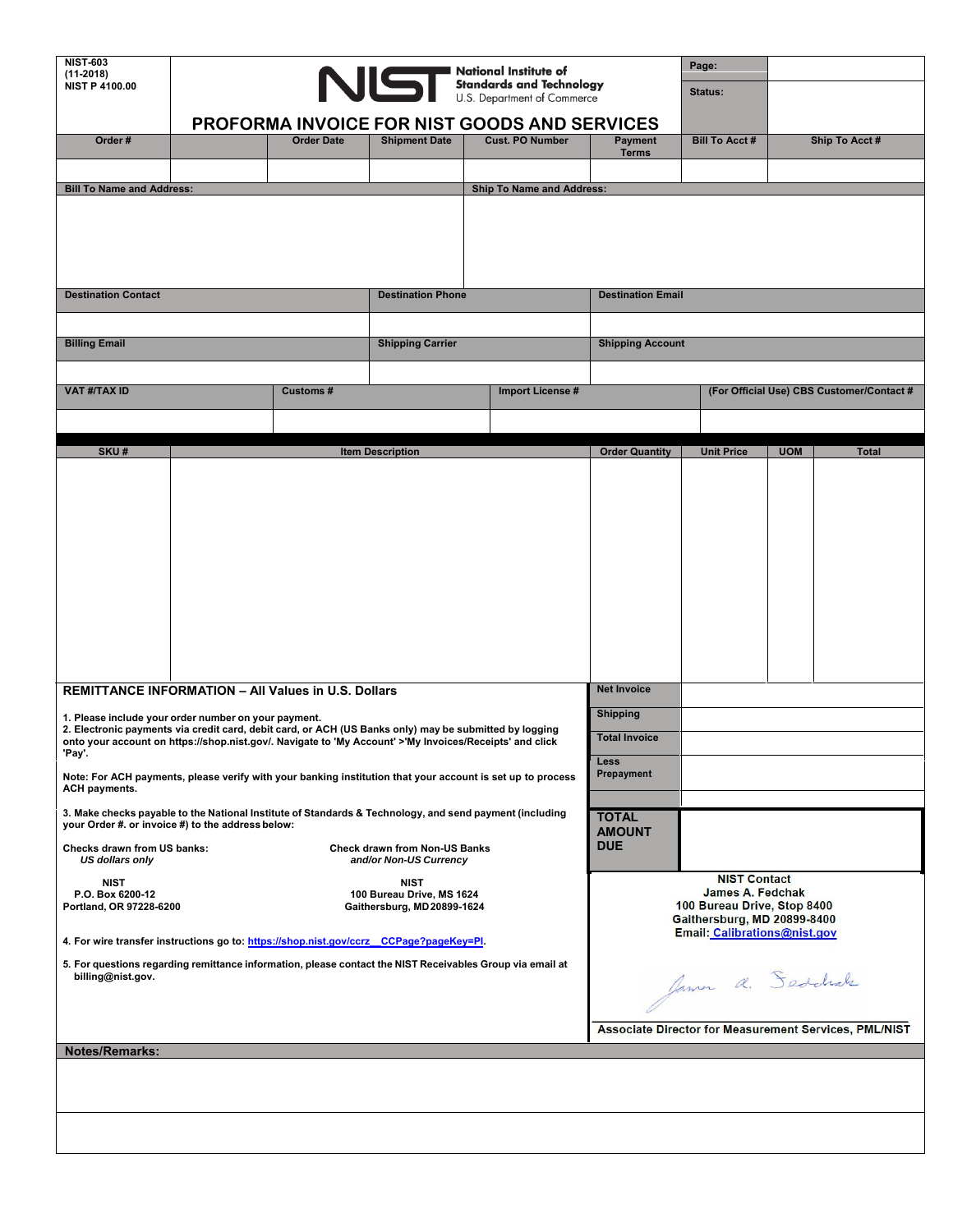## **NIST Calibrations Terms and Conditions**

1. **Introduction** - The National Institute of Standards and Technology provides calibration services. This Calibration Cooperative Research and Development Agreement (CRADA) is entered into by and between collaborator/customer and the National Institute of Standards and Technology (NIST), a government agency with an office at 100 Bureau Drive, Stop 8363, Gaithersburg, MD 20899-8363.

 2. **Authority** - The parties enter into this Agreement pursuant to 15 USC 3710a and 15 USC 272(b)(6) and (c)(2), which give NIST the authority to enter into CRADAs in order to assist industry in the development of measurements, measurement methods, and basic measurement technology by testing or calibrating standards and standard measuring apparatus.

3. **Calibration** - The purpose of the CRADA is to perform the calibrations listed on this Pro Forma Invoice.

 the cost of the performed calibrations, all data related to the measurements performed on the Collaborator's equipment, and the official Report of Executive order relating to (1) classified information, (2) communications to Congress, (3) the reporting to an Inspector General of a violation of any law, rule, or regulation, or mismanagement, a gross waste of funds, an abuse of authority, or a substantial and specific danger to public health or Executive orders and statutory provisions are incorporated into this agreement and are controlling. This paragraph shall not be construed to authorize the withholding of information from Congress or the taking of any personnel action against an employee who discloses information to Congress. 4. **CRADA Protected Information -** In accordance with 15 U.S.C. § 3710a(c)(7)(B), NIST agrees not to disseminate "CRADA Protected Information" for a period of five (5) years after its development. "CRADA Protected Information" includes, but is not limited to, the types of calibrations performed, Calibration or Test issued by NIST. As required by 5 U.S.C. § 2302(b)(13), any restriction with respect to disclosure by a Government employee must be consistent with, not supersede, nor conflict with, or otherwise alter the employee obligations, rights, or liabilities created by existing statute or safety, or (4) any other whistleblower protection. The definitions, requirements, obligations, rights, sanctions, and liabilities created by controlling

 5. **Intellectual Property** - The parties do not intend to create intellectual property (IP) while working under this Agreement. The Collaborator affirmatively declines licensing or other rights in IP developed by NIST under this Agreement.

 6. **Duration of Agreement** - This agreement becomes effective when signed by the parties. The agreement will terminate upon the issuance of a Report of Calibration or Test by NIST and payment to NIST for calibration services by the Collaborator, whichever occurs later. Termination of the agreement does not affect the duration of the CRADA Protected Information defined herein.

 7. **Amendments or Changes to Existing Orders** - Any changes to an accepted/signed Calibration Service Pro Forma Invoice will be treated as an amendment and a new Calibration Service Pro Forma Invoice outlining the requested changes is required. Some examples include but are not limited to the following:

- Changes to the description of the instrument/device/artifact requiring calibration services.
- Additional Service ID/SP 250 # calibration service requests.
- Cost changes (increase or decrease) to the total amount on the approved/signed Calibration Service Pro Forma Invoice.

 8. **Termination and Cancellation Clause** - Any party may terminate this agreement by providing 10 days written notice to the other party. If the Collaborator terminates the agreement, NIST is authorized to collect costs incurred prior to cancellation of the agreement plus any termination costs. If the instrument/device/artifact arrives at NIST in a damaged condition that precludes NIST from providing the calibration service requested, the approved/signed Calibration Service Pro Forma Invoice will be cancelled. A new Calibration Service Pro Forma Invoice is required for any replacement instrument/device/artifact requested to be calibrated.

 9. **Resolution of Disagreements** - Should disagreements arise on the interpretation of the provisions of this agreement or amendments and/or revisions thereto, that cannot be resolved at the operating level, the area(s) of disagreement shall be stated in writing by each party and presented to the other party for consideration. If agreement or interpretation is not reached within 30 days, the parties shall forward the written presentation of the disagreement to respective higher officials for appropriate resolution.

 10. **Limitation on Liability** - The U.S. Government shall not be responsible for damage to any property of the Collaborator provided to NIST under this Agreement.

 11. **Use of NIST Instrumentation at a User's Facility -** The delivery of certain measurement services requires that NIST equipment be loaned to the Customer for on-site measurements and/or calibrations. Collaborator shall return NIST equipment loaned to Collaborator upon completion of on-site measurements and/or calibrations, or termination of this agreement, whichever occurs first. The Collaborator is responsible for the NIST equipment insurance, and will be required to present evidence of insurance coverage for the equipment in an amount not less than \$100,000, or alternatively, not once it leaves NIST until it is returned to NIST's possession. The Collaborator will obtain appropriate liability insurance, including property damage less than the amount specified by NIST in the documentation accompanying the equipment.

 12. **Invoicing information - Payment Terms:** Domestic - Net 30 days; Canada, Mexico - Net 45 days; Other International – Prepay. Refer to Remittance Information on Page 1. NIST Federal Identification Number: 53-0205706 NIST DUNS Number: 929956050 W-9 Mail to: NIST Receivables Group, 100 Bureau Drive, Stop 1624 Gaithersburg, MD 20899-1624

 13. **References to NIST in Advertisements -** The results of calibrations and tests performed by NIST are intended solely for the use of the organization requesting them, and apply only to a particular device or specimen at the time of its test. The results shall not be used to indicate or imply that they are applicable to other similar items. In addition, such results must not be used to indicate or imply that NIST approves, recommends, or items after calibration or test. Collaborator may state as a fact that calibrations provided by NIST under this agreement are used in part to establish endorses the manufacturer, the supplier, or the user of such devices or specimens, or that NIST in any way "'guarantees" the later performance of metrological traceability to NIST.

 NIST declares it to be in the national interest that NIST maintain an impartial position with respect to any commercial product. Advertising the findings similar type. There will be no objection, however, to a statement that the manufacturer's primary standards have been periodically calibrated by NIST, if this is actually the case, or that the Collaborator might arrange to have NIST calibrate the item purchased from the manufacturer. on a single instrument/device/artifact could be misinterpreted as an indication of performance of other instruments/devices/artifacts of identical or

 furnished by NIST in any advertising or sales promotion, which would indicate or imply that NIST approves, recommends, or endorses any product or proprietary material, or which has as its purpose an intent to cause directly or indirectly the advertised product to be used or purchased because of NIST does not approve, recommend, or endorse any product or proprietary material. No reference shall be made to NIST or to reports or results NIST test reports or results.